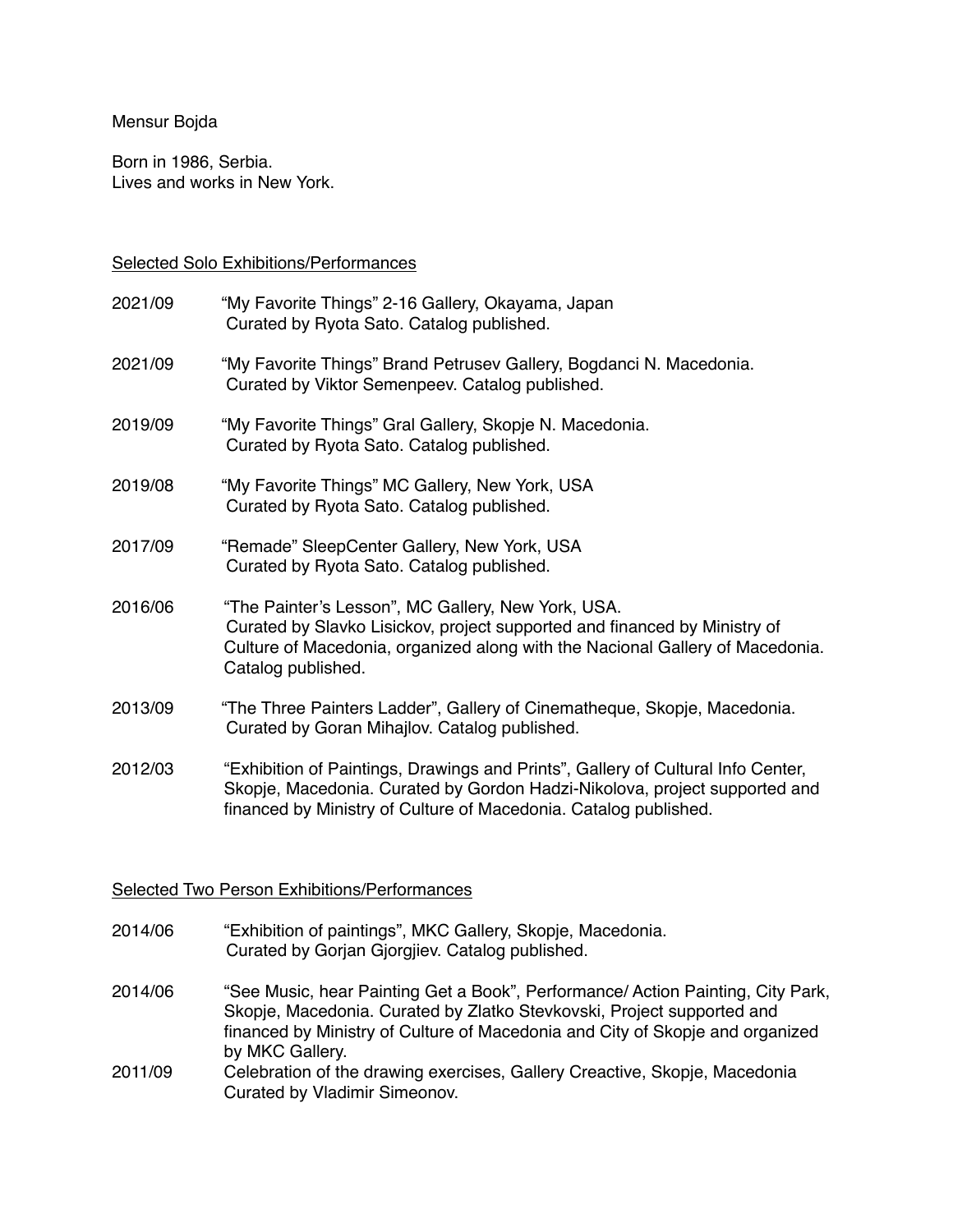2010/08 "Exhibition of paintings", Gallery OKO, Skopje, Macedonia. Curated by Gligor Cemerski. Catalog published.

# Selected Group Exhibitions/Performances

| 2021/11 | "75 Years DLUM" National Gallery, Skopje, N. Macedonia.<br>Curated by DLUM. Catalog published.                                                         |
|---------|--------------------------------------------------------------------------------------------------------------------------------------------------------|
| 2020/06 | "One Platform for New Future" MC Gallery, New York, USA<br>Curated by Iksong Jin. Catalog published.                                                   |
| 2019/10 | "One Platform for New Future" Chunbuk National University, Chunbuk, Korea.<br>Curated by Iksong Jin. Catalog published.                                |
| 2019/06 | "Project Satelite" MC Gallery New York, USA.<br>Curated by Iksong Jin. Catalog published.                                                              |
| 2019/01 | "Personal Identity Matter 2019" MC Gallery, New York, USA.<br>Curated by Iksong Jin. Catalog published.                                                |
| 2018/09 | "Complicated Territory" MC Gallery New York, USA.<br>Curated by Natasha Simoska Poposka.                                                               |
| 2018/01 | "Gallery MC Open Studio" MC Gallery, New York, USA.<br>Curated by Natasha Simoska Poposka.                                                             |
| 2017/06 | "Make Music Harlem", Music and Art Festival organized by Paracademia, New<br>York, USA. Curated by Milica Paranosic.                                   |
| 2017/04 | "Out Of The Studio", MC Gallery, New York, USA.<br>Curated by Gorazd Poposki.                                                                          |
| 2017/02 | "Let me go Father", MC Gallery, New York, USA.<br>Curated by Ryota Sato.                                                                               |
| 2017/02 | "Personal Identity Matter", MC Gallery, New York, USA.<br>Curated by Iksong Jin. Catalog published.                                                    |
| 2015/08 | "Rewarded artists of the year 2015", Osten Gallery, Academy of Science and Art,<br>Skopje, Macedonia. Curated by Kornelija Koneska, Catalog published. |
| 2013/09 | "Painters of Gral Gallery", Gral Gallery, Skopje, Macedonia. Curated by Alex<br>Krtov, Catalog published.                                              |
| 2013/12 | "Celebration of the First Art", Gallery Veles, Veles, Macedonia. Curated by Elica<br>Nikolova. Catalog published.                                      |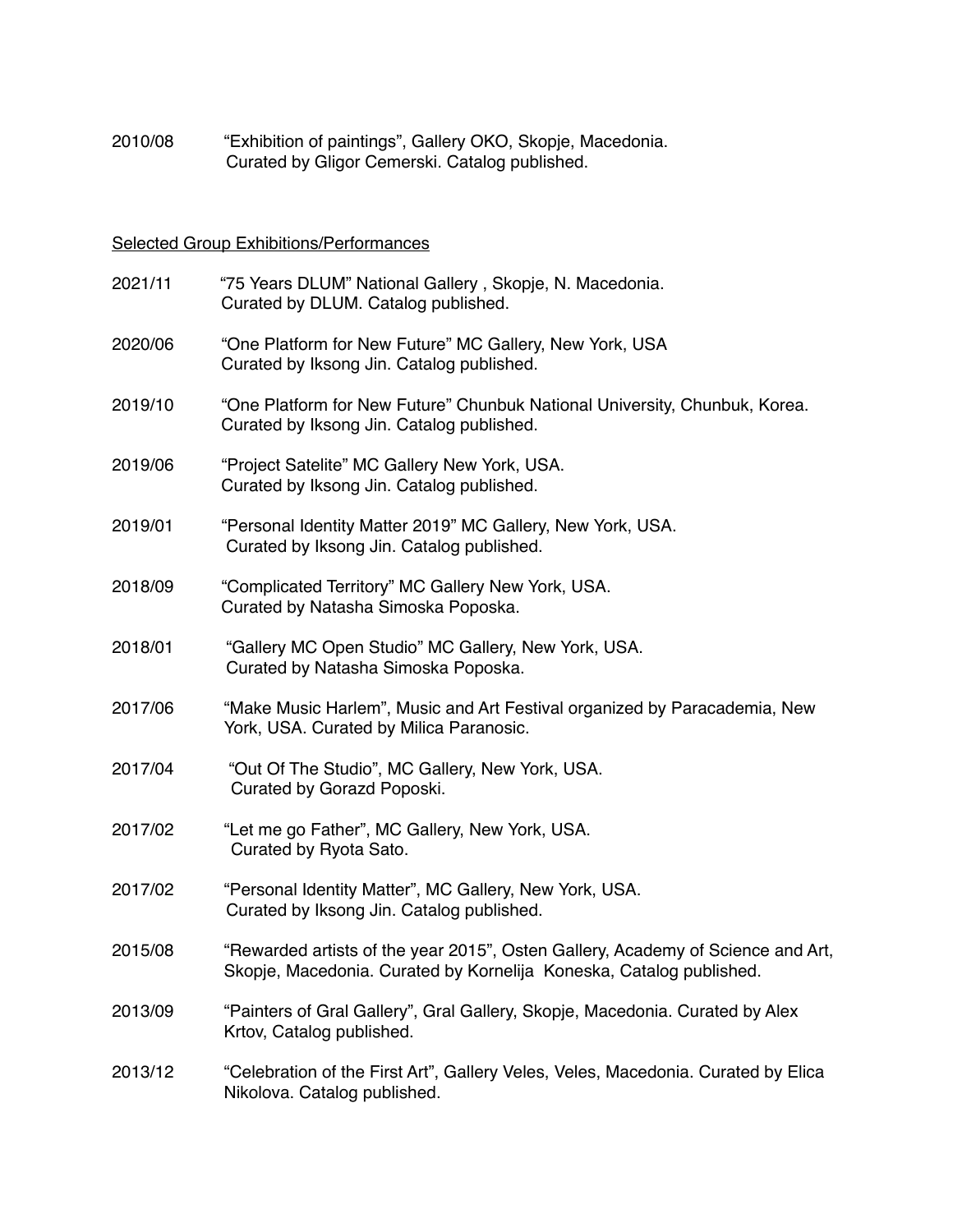- 2013/12 "Public Charity Exhibition", Gallery of NLB Tutunska Bank, Skopje, Macedonia. Curated by Gallery Gral. Catalog published.
- 2011/07 "Youth", Nish Art Foundation, Gallery of Nish, Nish, Serbia.

 2010/09 "Osten Biennial of Drawing", Gallery Osten, Skopje, Macedonia. Curated by Mice Jankulovski. Catalog published.

- 2010/10 "Art and Development", Gallery of World Bank, Skopje, Macedonia. Curated by Rajna Cemerska. Catalog published.
- 2009/11 "Osten World Gallery of Drawing", Gallery Osten, Skopje, Macedonia. Curated by Mice Jankulovski. Catalog published.

#### Selected Curatorial Group Exhibitions/Performances

- 2019/11 "Cocktail With an Accent" -SleepCenter Gallery, New York, USA. Curated by Mensur Bojda. Catalog published.
- 2021/05 "Grounded" -SleepCenter Gallery, New York, USA. Curated by Natalie Burlutskaya, Kika Espejo and Mensur Bojda.
- 2019/11 "Show Your World" ReArtiste, MC Gallery, New York, USA. Curated by Natalie Burlutskaya and Mensur Bojda.
- 2019/03 "In The House" MC Gallery New York, USA. Curated by Mensur Bojda. Catalog published.
- 2018/05 "Spring Group Show" MC Gallery New York, USA. Curated by Mensur Bojda and Ryota Sato.
- 2017/07 "Inclusive Disjunction" SleepCenter Gallery, New York, USA Curated by Mensur Bojda. Catalog published.

#### Cover Artist for Comic Novel Publications

- 20017/05 "Facizam vol4", Publicized at Gallery MKC, Skopje, Macedonia. Curated by Filip Aleksovski. Catalog published.
- 20013/02 "Facizam vol3", Publicized at Gallery MKC, Skopje, Macedonia. Curated by Antonio Arangelovic. Catalog published.
- 20011/12 "Facizam vol2", Publicized at Kenzo Tange Space, Skopje, Macedonia. Curated by Antonio Arangelovic. Catalog published.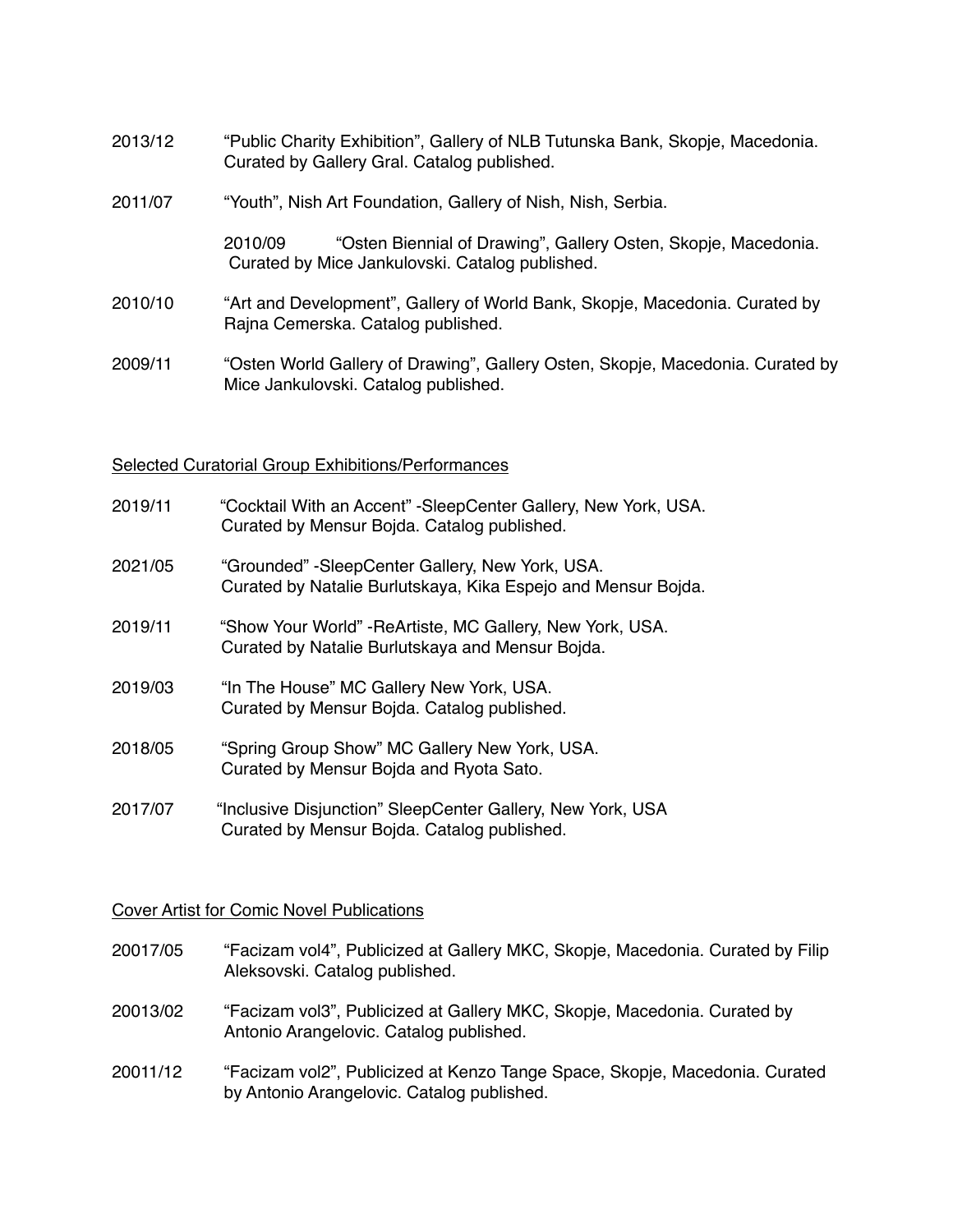20010/12 "Facizam vol1", Publicized at Museum of City of Skopje, Macedonia. Catalog published.

#### **Commissions**

| 2015 | Cover Page for comic Facizam 4, Tonyo San and King Fizze, Preliminary Design |
|------|------------------------------------------------------------------------------|
|      | for Official Poster for European Kendo Championship, European Kendo and      |
|      | laido Federation and Macedonian Kendo and laido Federation/                  |
| 2014 | The Birth, Home of Opera and Ballet.                                         |
| 2013 | Oh What a Shame, Eurolink.                                                   |
| 2012 | Cover Page for comic Facizam 3, Tonyo San and King Fizze.                    |
| 0010 | After Diegone, Cargou Camponenke                                             |

- 2012 After Picasso, Sergey Samsonenko.
- 2012 Skopje 1963'th Museum of City of Skopje.
- 2011 Cover Page for comic Facizam 2, Tonyo San and King Fizze.
- 2010 The New Sistine, St. Patrick Irish Pub.
- 2010 Cover Page for comic Facizam 1, Tonyo San and King Fizze.

### **Collections**

| 2016 | Just a Drawing, Osten Museum of Drawing.                 |
|------|----------------------------------------------------------|
| 2015 | Kendoka, Spiritual and Martial Arts Center Samurai Dojo. |
| 2015 | Nulla Dies Sine Linea, Sergey Samsonenko.                |
| 2014 | Prayer, Youth Center of Macedonia.                       |
| 2014 | Mediteranian, Topaz Hotel.                               |
| 2014 | Sacrifice, Zlatko Stevkovski.                            |
| 2014 | The Birth, Home of Opera and Ballet.                     |
| 2013 | Oh What a Shame, Eurolink.                               |
| 2013 | Shejtan, Olga Kostovska.                                 |
| 2012 | After Picasso, Sergey Samsonenko;                        |
| 2012 | Oh What a Shame, Cultural Info Center.                   |
| 2011 | Warrior, Zlatko Keskovski.                               |
| 2010 | The Fisherman, Serjoze Markov.                           |

## **Bibliography**

• Sanyou Shimbum. Newspaper. Japan, September 10, 2021. Article entitled: "My Favorite Things"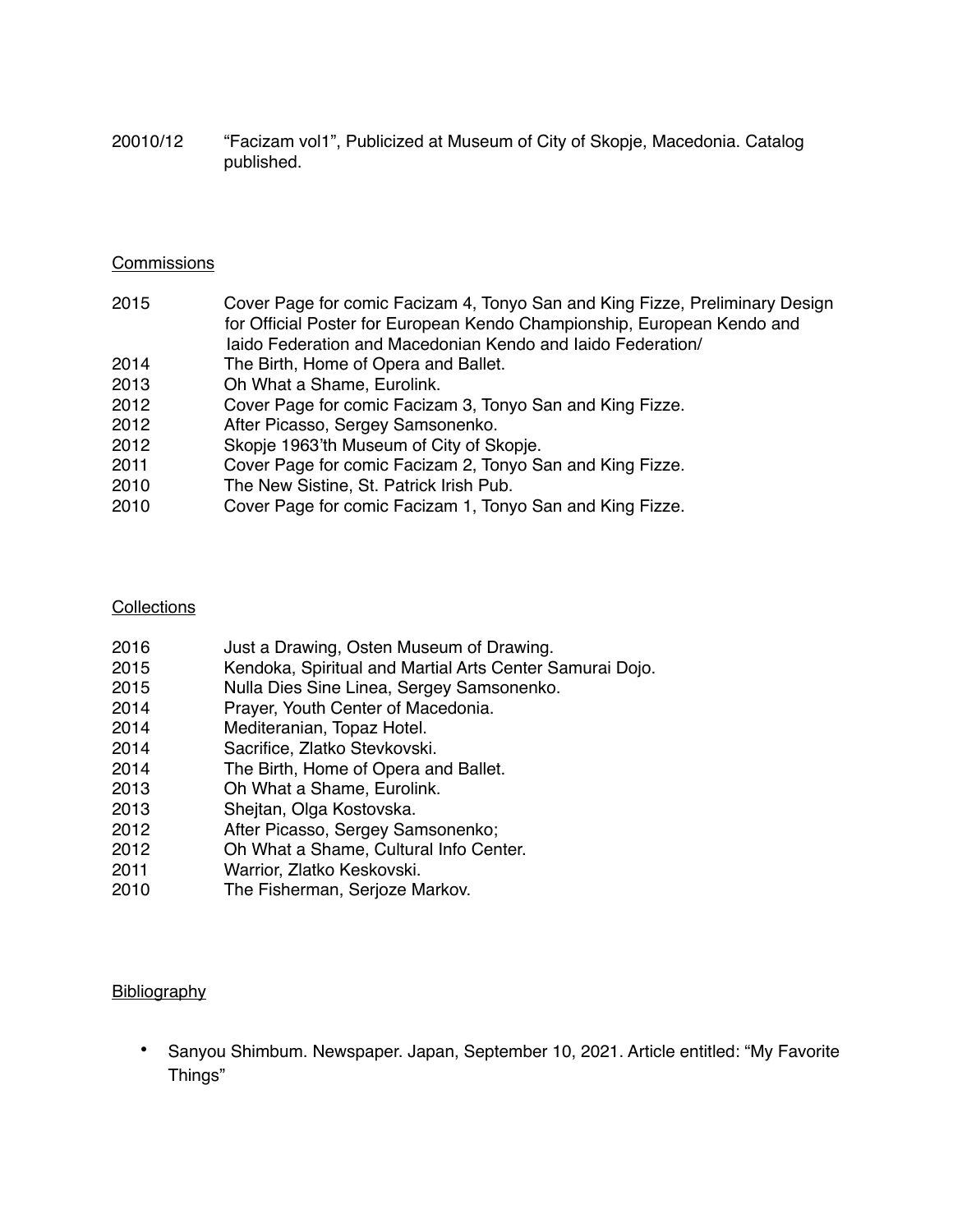- Kurir. Online Newspaper. Serbia. September 7, 2021. Article entitled: "'My Favorite Things' by Mensur Bojda on Display at Okayama"
- MakPress. Online news platform. North Macedonia. September 7, 2021. Article entitled: "'My Favorite Things' Mensur Bojda on Display in Okayama"
- Biznis Vesti. Online news platform. North Macedonia. September 7, 2021. Article entitled: "'My Favorite Things' Mensur Bojda on Display in Okayama"
- Net Press. Online news platform. North Macedonia. September 7, 2021. Article entitled: "Mensur Bojda's Artwork 'My Favorite Things' on Display in Okayama"
- Opserver. Online news platform. North Macedonia. September 7, 2021. Article entitled: "'My Favorite Things' Mensur Bojda on Display in Okayama"
- Nezavise. Online news platform. North Macedonia. September 7, 2021. Article entitled: "'My Favorite Things' Mensur Bojda on Display in Okayama"
- MKD. Online news platform. North Macedonia. September 7, 2021. Article entitled: "'My Favorite Things' by Mensur Bojda on Display in Japan"
- Nova Makedonija. Online newspaper. North Macedonia. April 21, 2021. Article entitled: "I Believe That We Will Overcome the Uncertainty"
- Broadway World. Online arts and performance news publication. USA. May 11, 2021. Article entitled: "GROUNDED Art Exhibition Explores Thresholds of Imbalance and Sensibility"
- Nova Makedonija. Online newspaper. North Macedonia. September 25, 2019. Article entitled: "The Mix of Cultural Values in New York Encourage Me"
- Republika. Online newspaper. North Macedonia. September 5, 2019. Article entitled: "The Works of Mensur Bojda from Tonight in the "Grail" Gallery"
- Vercer Press. Online newspaper. North Macedonia. September 5, 2019. Article entitled: "Exhibition by Mensur Bojda – My Favorite Things"
- Radio MOF. Radio station. North Macedonia. August 24, 2019. Article entitled: "[Interview] Mensur Bojda: Artistic Symbiosis with the Piano"
- Radio MOF. Radio station. North Macedonia. August 7, 2019. Article entitled: "My Favorite Things – Exhibition by Fine Artist Mensur Bojda on August 9""
- Portret. Magazine. North Macedonia. September 2019. Article entitled: "Art Show 'My Favorite Things' by Mensur Bojda"
- Broadway World. Online arts and performance news publication. USA. September 10, 2017. Article entitled: "Photo flash: First Look of Daughters of The Persephone Project"
- SDK. Online news platform. North Macedonia. September 4, 2017. Article entitled: "The Samurai Stories of the Macedonian Artist Mensur Colored an Exhibition in New York"
- Broadway World. Online arts and performance news publication. USA. August 29, 2017. Article entitled: "Daughters of Troy Announces Theater and Visual Artist Company for The Persephone Project"
- Radio MOF. Radio station. North Macedonia. July 31, 2017. Article entitled: "Mensur Bojda Participant in a New York Group Exhibition "Inclusive Disjunction""
- Radio MOF. Radio station. North Macedonia. May 22, 2017. Article entitled: "On May 30, a New Sequel to the comic Book "Facizam""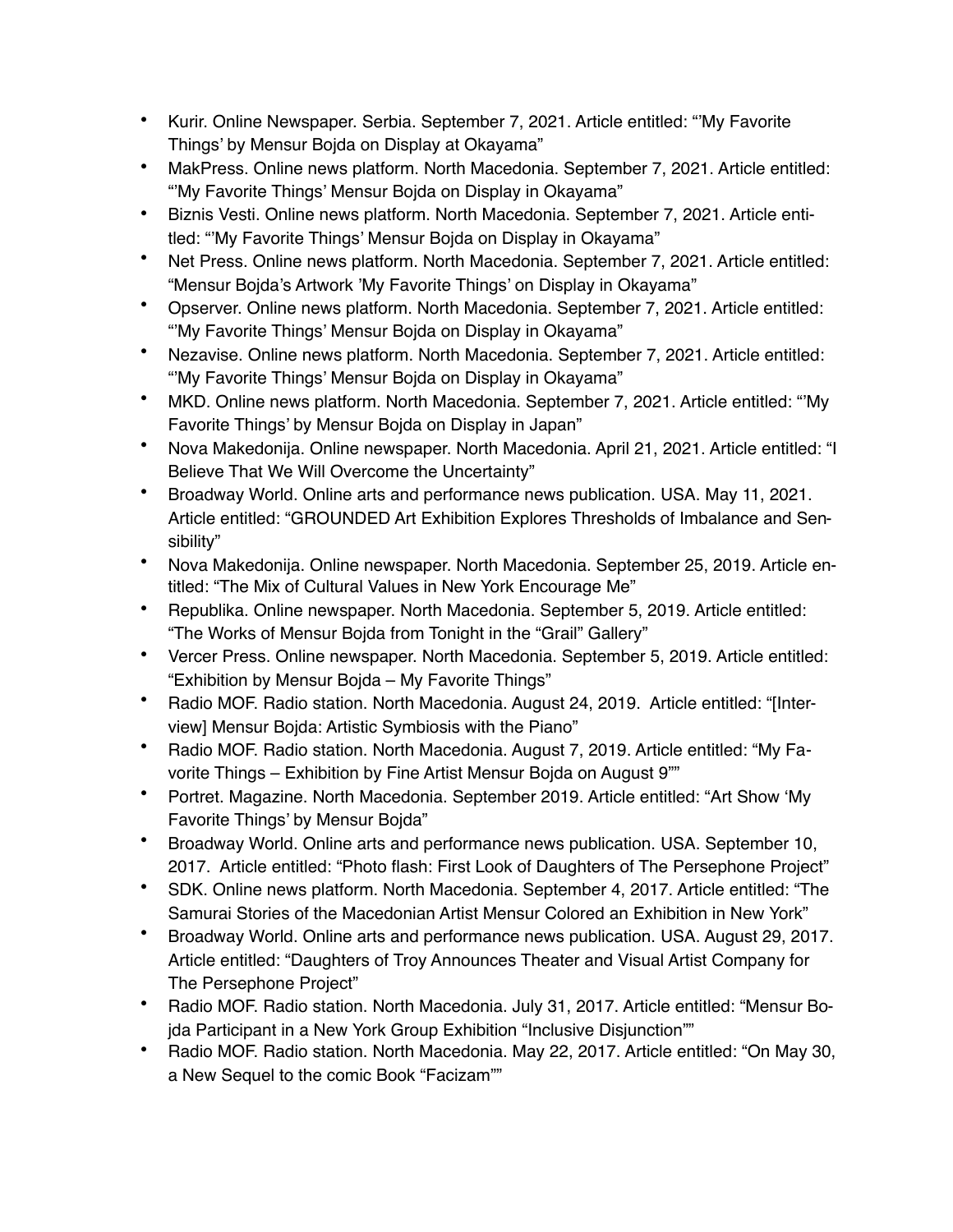- Portret. Magazine. North Macedonia. May 18, 2017. Article entitled: "With Expressive Colors to New York Galleries"
- Lokalno. News platform. North Macedonia. February 17, 2017. Article entitled: "Mensur Bojda Part of a Group Exhibition "Let Me Go, Father" in New York
- Radio MOF. Radio station. North Macedonia. February 16, 2017. Article entitled: "Mensur Bojda Part of a Group Exhibition "Let Me Go, Father" in New York
- Radio MOF. Radio station. North Macedonia. February 2, 2017. Article entitled: "Macedonian Artist Mensur Bojda Participates in an International Exhibition in New York"
- Portret. Magazine. North Macedonia. Feburary 3, 2016. Article entitled: "Seppuku"
- TEA Moderna. Magazine. North Macedonia. November 30, 2015. Article entitled: "On the Path to Health and Peace"
- Vercer Press. Online newspaper. North Macedonia. June 24, 2014. Article entitled: "City Park Was Burning by People 20,000 Books Looted in Twenty Minutes"
- Fashionel. Online fashion magazine. North Macedonia. June 24, 2014. Article entitled: "A Multimedia Spectacle that Allows Us to See Music, Hear a Picture, Get a Book"
- MakFax. News agency. North Macedonia. June 24, 2014. Article entitled: "See Music, Hear a Picture, Get a Book for the Seventh Time"
- Faktor. News portal. North Macedonia. June 23, 2014. Article entitled: "See Music, Hear a Picture, Get a Book for the Seventh Time"
- Kanal 5. Television network. North Macedonia. June 23, 2014. Article entitled: "See Music, Hear a Picture, Get a Book for the Seventh Time"
- Nova TV. Television network. North Macedonia. June 23, 2014. Article entitled: "See Music, Hear a Picture, Get a Book Tonight at City Park"
- Net Press. News platform. North Macedonia. June 23, 2014. Article entitled: "See Music, Hear a Picture, Get a Book"
- TEA Moderna. Magazine. North Macedonia. June 18, 2014. Article entitled: "Classics Choose – Mosaic Wisdom and Youth"
- Press 24. News platform. North Macedonia. June 17, 2014. Article entitled: "PHOTO See Music, Hear a Picture, Get a Book in the City Park"
- Idi Viki. News platform. North Macedonia. June 16, 2014. Article entitled: "The spectacle "See Music, Hear a Picture, Get a Book" on June 19"
- MKD. News platform. North Macedonia. June 13, 2014. Article entitled: "See Music, Hear a Picture, Get a Book in the City Park for the Seventh Time"
- 365. Online newspaper. North Macedonia. June 3, 2014. Article entitled: "Exhibition of Simeonov and Bojda"
- Zase. News platform. North Macedonia. May 29, 2014. Article entitled: "Charity Sale of Artworks in Skopje"
- Ultrinski Vesnik. Newspaper. North Macedonia. May 23, 2014. Article entitled: "Simeonov and Bojda Are Showing in MKC"
- Ultrinski Vesnik. Newspaper. North Macedonia. May 22, 2014. Article entitled: "Each Generation Has Its Own Painting History"
- Kanal 5. Television network. North Macedonia. May 17, 2014. Article entitled: "Exhibition of Simeonov and Bojda in MKC"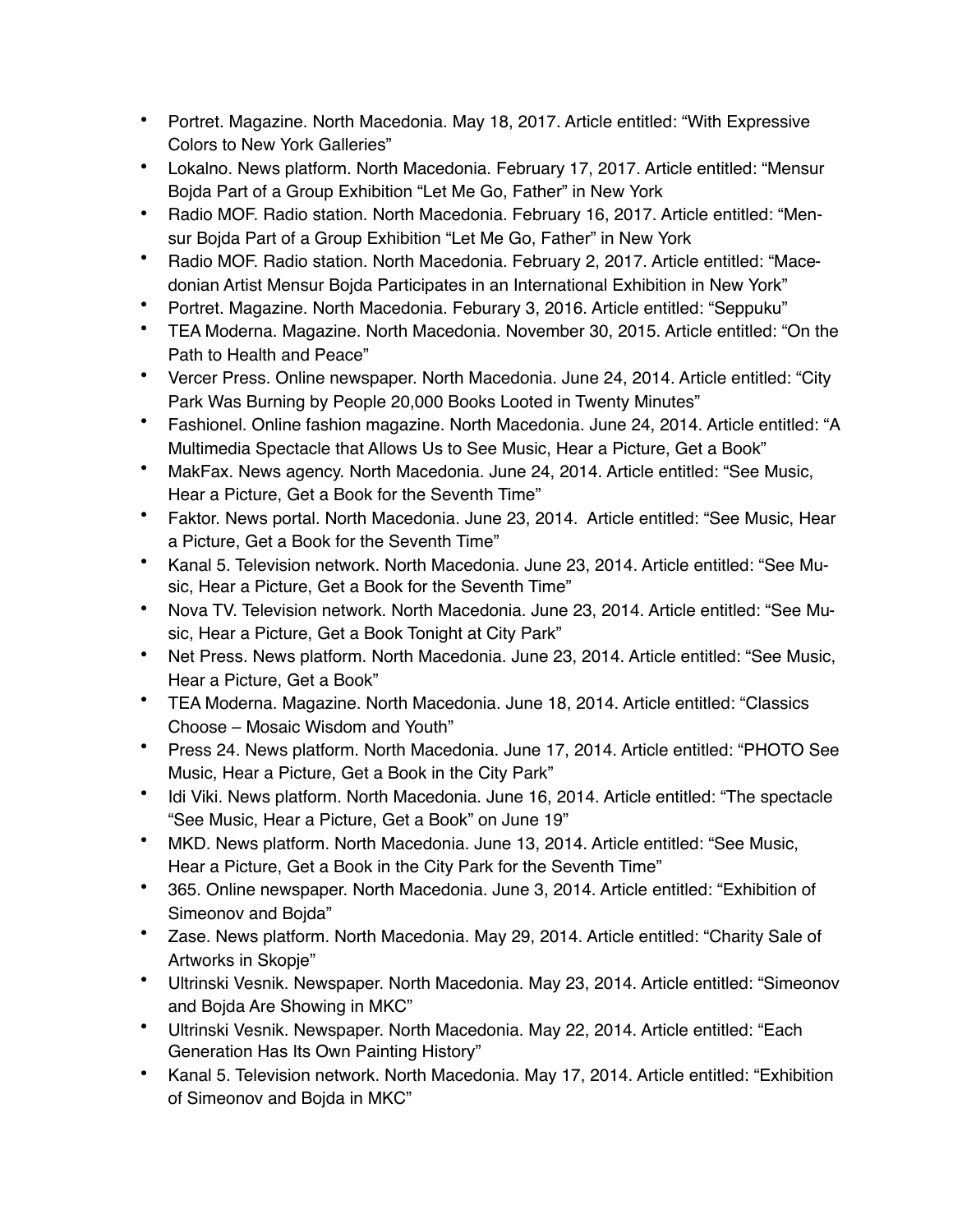- Pul 24. News portal. North Macedonia. May 15, 2014. Article entitled: "Simeonov and Bojda with an Exhibition at MKC"
- A1 On. Television network. North Macedonia. May 15, 2014. Article entitled: "Simeonov and Bojda with an Exhibition at MKC"
- Republika. Online newspaper. North Macedonia. May 15, 2014. Article entitled: "Exhibition of Mensur Bojda and Vladimir Simeonov in the gallery MKC"
- Vercer Press. Online newspaper. North Macedonia. December 25, 2013. Article entitled: "The Great Magic of Small Format at KIC"
- Kanal 5. Television network. North Macedonia. October 2, 2013. Article entitled: "An Exhibition by artist Mensur Bojda called 'The Three Painting Ladder' Will Open in the Gallery of the Cinematheque of Macedonia Tonight"
- A1 On. Television network. North Macedonia. October 2, 2013. Article entitled: "Exhibition of Mensur Bojda in the Cinematheque"
- Ultrinski Vesnik. Newspaper. North Macedonia. March 18, 2012. Article entitled: "Conscious Creation is No True Creation"
- Slobodna Evropa. Radio station. North Macedonia. March 18, 2012. Article entitled: "Exhibition of Simeonov and Bojda"
- Ultrinski Vesnik. Newspaper online version. North Macedonia. March 14, 2012. Article entitled: "Mensur Bojda Showing at KIC Gallery"
- MakFax. News agency. North Macedonia. May 10, 2011. Article entitled: "Exhibition of Simeonov and Bojda"
- Ultrinski Vesnik. Newspaper online version. North Macedonia. March 15, 2011. Article entitled: "Gallery Creactive Open the Two Person Show of Vladimir Simeonov and Mensur Bojda"
- Ultrinski Vesnik. Newspaper online version. North Macedonia. March 12, 2011. Article entitled: "Art Show of Simeonov and Bojda at Creactive
- 1E. Magazine. North Macedonia. September 1, 2010. Article entitled: "Art Does Not Live in Small Thoughts"
- Vercer Press. Online newspaper. North Macedonia. August 22, 2010. Article entitled: "Exhibition of Simeonov and Bojda"
- Vest. Newspaper. North Macedonia. June 25, 2010. Article entitled: "New Power in OKO Gallery"